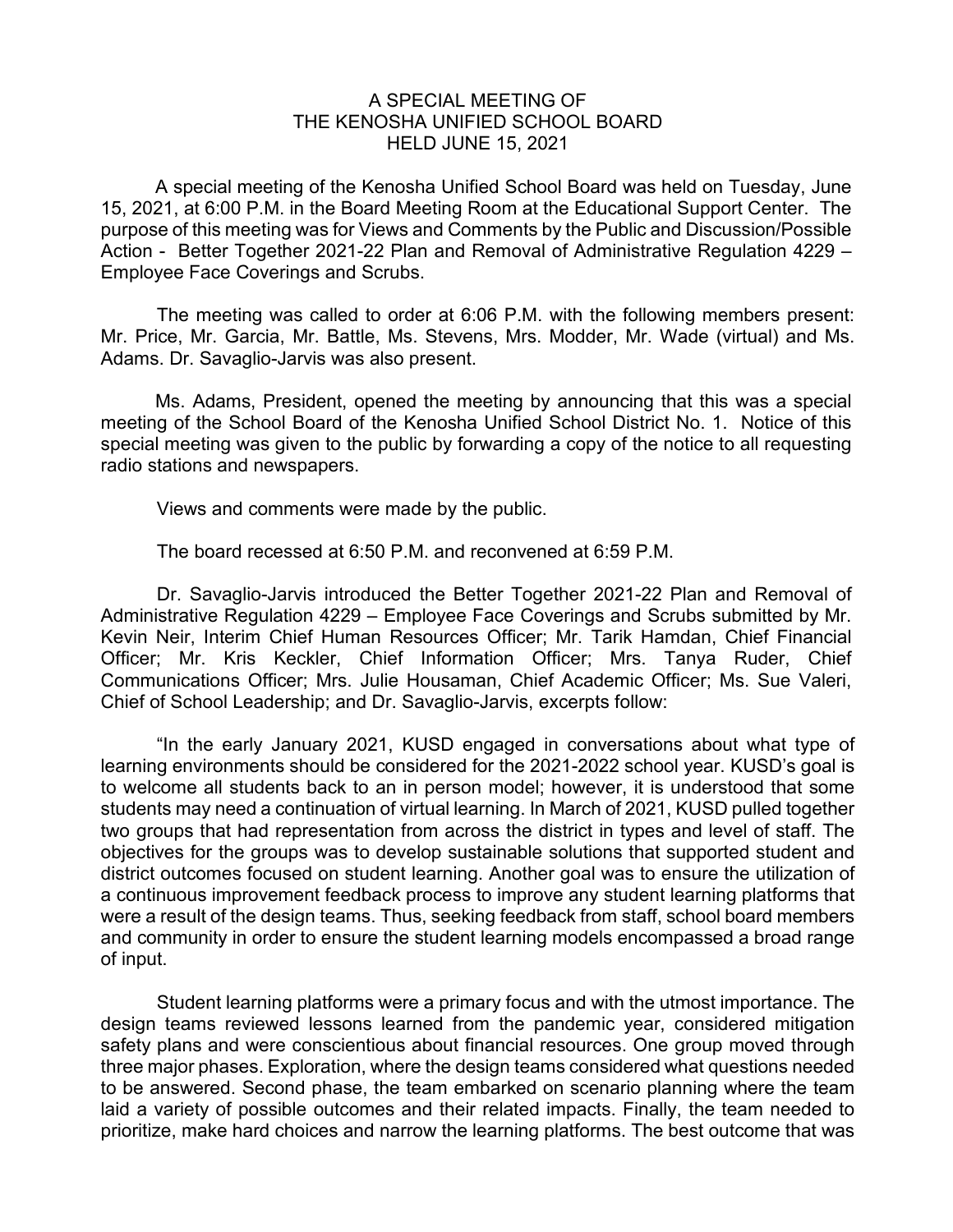selected and presented to the board, staff and community for feedback was an early education, K-12 in person learning model along with a Kenosha Unified K-5 Virtual Learning opportunity and utilization of our current eSchool model for students in 6-12 grade.

Administrative Regulation 4229 – Employee Face Coverings and Scrubs was newly created and approved on September 22, 2020 in response to a recommendation at the September 3, 2020 Board meeting. The board approved administrative regulation to provide employees written guidelines in regards to face coverings, disciplinary measures and the wearing of scrubs in response to the global COVID-19 pandemic.

Administrative Regulation 4229 states "The following Administrative Rule is effective September 22, 2020, and continuing until the District issues written notification that it has been rescinded or modified."

Administration is bringing forth in the Better Together 2021-2022 Plan a recommendation for optional face coverings/masks for students and staff. Therefore, Administrative Regulation 4229 is no longer needed and may be removed based on board approval.

Administration is also recommending a start date of June 16 for face coverings/masks to be optional for students and staff. This date coincides with summer school and District/building summer operations over the summer. This earlier start date allows staff and students the option to wear a face covering moving forward.

If the Board would like to continue with scrubs, the Board Executive Assistant will note this in the minutes and this may return as an item to be added to the staff dress code policy at a later date.

Administration recommends that the Board of Education approve the Better Together 2021-2022 Plan with face coverings/masks as optional for all students and staff starting June 16, 2021 and the removal of Administrative Regulation 4229 - Employee Face Coverings and Scrubs."

Ms. Valeri; Ms. Wendy Tindall, Regional Coordinator for Elementary School Leadership; and Ms. Kim Fischer, Regional Coordinator of Secondary Schools; gave a Better Together 2021-2022 Plan PowerPoint presentation which covered the following topics: goals, how did we arrive here, considerations, phases of decision, in person learning, virtual learning, virtual learning process, informational sessions, and application information.

It was noted that the most recent updated version of the Better Together 2021-2022 Plan was disbursed on June 15 at approximately 3:00 P.M.

Mr. Battle moved to approve the updated version (June 15, 2021 - 3 p.m.) of the Better Together 2021-2022 Plan with face coverings/masks as optional for all students and staff starting June 16, 2021 and the removal of Administrative Regulation 4229 - Employee Face Coverings and Scrubs. Ms. Stevens seconded the motion. Unanimously approved.

Ms. Stevens moved to adjourn the meeting. Mr. Garcia seconded the motion. Unanimously approved.